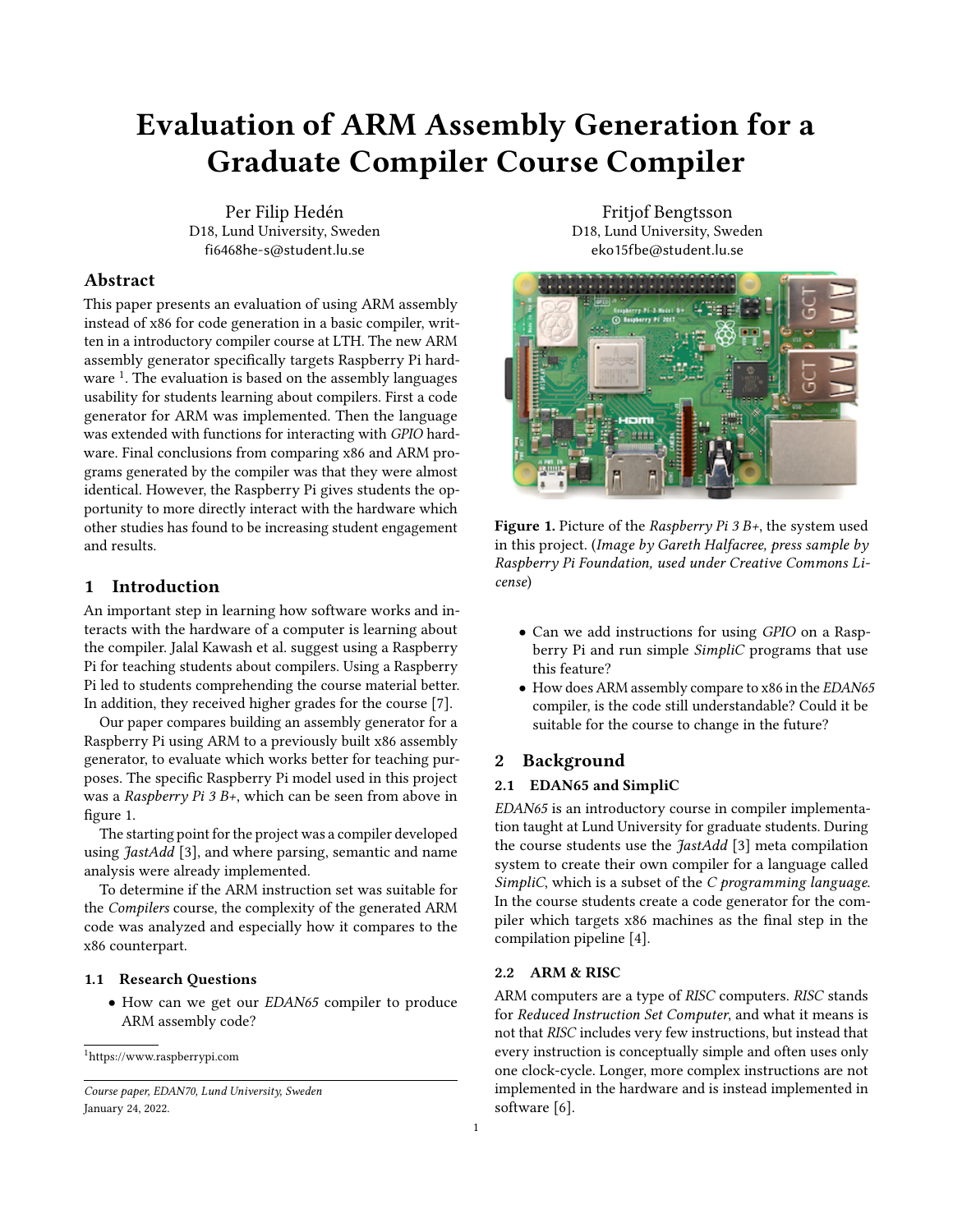```
11 x86 assembly
movq %rax, $3
movq %rbx, $2
imulq %rbx, %rax
// ARM assembly
mov r0, 3
mov r1, 2
mul r1, r0
```
Figure 2. Code for multiplying 2 by 3 in both x86 and ARM assembly

#### 2.3 CISC

The other popular computer architecture is CISC, or Complex Instruction Set Computer. In this instruction set there are no limitations on the instructions, and highly optimized hardware instructions can be implemented for more complex functionality. Some such instructions could have to be split into multiple operations on RISC hardware [\[6\]](#page-4-3).

#### 2.4 Computers Today

Today, the most common computer people use everyday, the smartphone, is usually a RISC machine [\[10\]](#page-4-4). Not only portable power-efficient computers use RISC architecture, even some of the most powerful computers in the world use reduced instruction set architectures [\[8\]](#page-4-5). This said, CISC computers are also in use today, mostly for high performance where energy efficiency is not as much of a concern and in some supercomputers. It is worth to mention that RISC and CISC have grown more similar over the years and that the differences are not large today as when RISC was first introduced.

#### 3 Implementation

#### 3.1 Writing basic ARM assembly

Just like in most other programming languages there exists multiple ways to write a program solving a given problem. The code generation in this project mostly follows the ARM assembly guidelines and examples presented in the book Introduction to Computer Organization: ARM Assembly Language Using the Raspberry Pi [\[9\]](#page-4-6) in combination with the x86 syntax used in EDAN65. This means that ARM conventions are not always used, as the ARM code was translated line for line from the x86 version completely unoptimized. An example of this is that even though programmers in ARM have access to many general purpose registers and can use these for faster argument passing, we pass arguments on the stack as is done the EDAN65 compilers generated x86 code.

For small programs with basic functionality, the assembly instructions are almost identical. This makes it trivial to translate between x86 and ARM for these types of programs. As one can see from the example in figure [2,](#page-1-0) for basic operations there is practically no difference between the instruction sets.

One thing that could differ is the amount of bytes for storing the integer values. In the x86 version of the compiler integers were assumed to use 8 bytes, while their ARM counterpart used only 4 bytes. This can be changed by the programmer while retaining functional code.

In the original x86 code generation, assembly was generated for a basic print and read functions. This code was not written by students of the course but was instead given to them. In our ARM version of the code generation we used a similar approach, having the compiler generating two helper functions read and print, but instead of using the system calls read and write we used the C library functions scanf and printf. This was done because the x86 read and print helper functions were quite long, about 25% of the original code generation source code, and it was therefore deemed outside of this projects scope.

The implementation of the ARM assembly generator was done by using Robert G. Plantz book to translate the generated code line by line, at least for more basic operations. For the more advanced operations we used the book first, then for programs that crashed we compared this assembly code to the unoptimized assembly code generated by  $GCC<sup>2</sup>$  $GCC<sup>2</sup>$  $GCC<sup>2</sup>$  using the -S and -O0 flags. Finally we debugged anything still not working using GDB<sup>[3](#page-1-2)</sup>.

## 3.2 Implementing new SimpliC language features for GPIO on the Raspberry Pi

With the additional feature of GPIO ports on the Raspberry Pi system board we created language constructs for accessing these pins, or rather controlling the LED panel on the Raspberry Pi Sense HAT. To implement these features we looked through the official documentation. This however only included documentation for the language Python. Instead we found C code to control the LEDs and used this together with GCC to understand how assembly code for accessing the LEDs could look. Finally we added a new function to the SimpliC language called led(int index, int color), which takes two integers to set a LED lights color. This included making a corresponding code generation function in the ARM code generation aspect to produce working assembly programs.

In addition to the led function a basic sleep function was added to the language to enable animations on the LED panel. The function was more or less a wrapper for the standard C library function sleep and takes a integer as argument for how many seconds to wait with the signature wait(int seconds).

#### 3.3 Comparing ARM and x86 assembly code

To showcase some of the similarities and differences between the ARM and x86 assembly code a simple program from the

<span id="page-1-1"></span><sup>2</sup>https://gcc.gnu.org

<span id="page-1-2"></span><sup>3</sup>https://sourceware.org/gdb/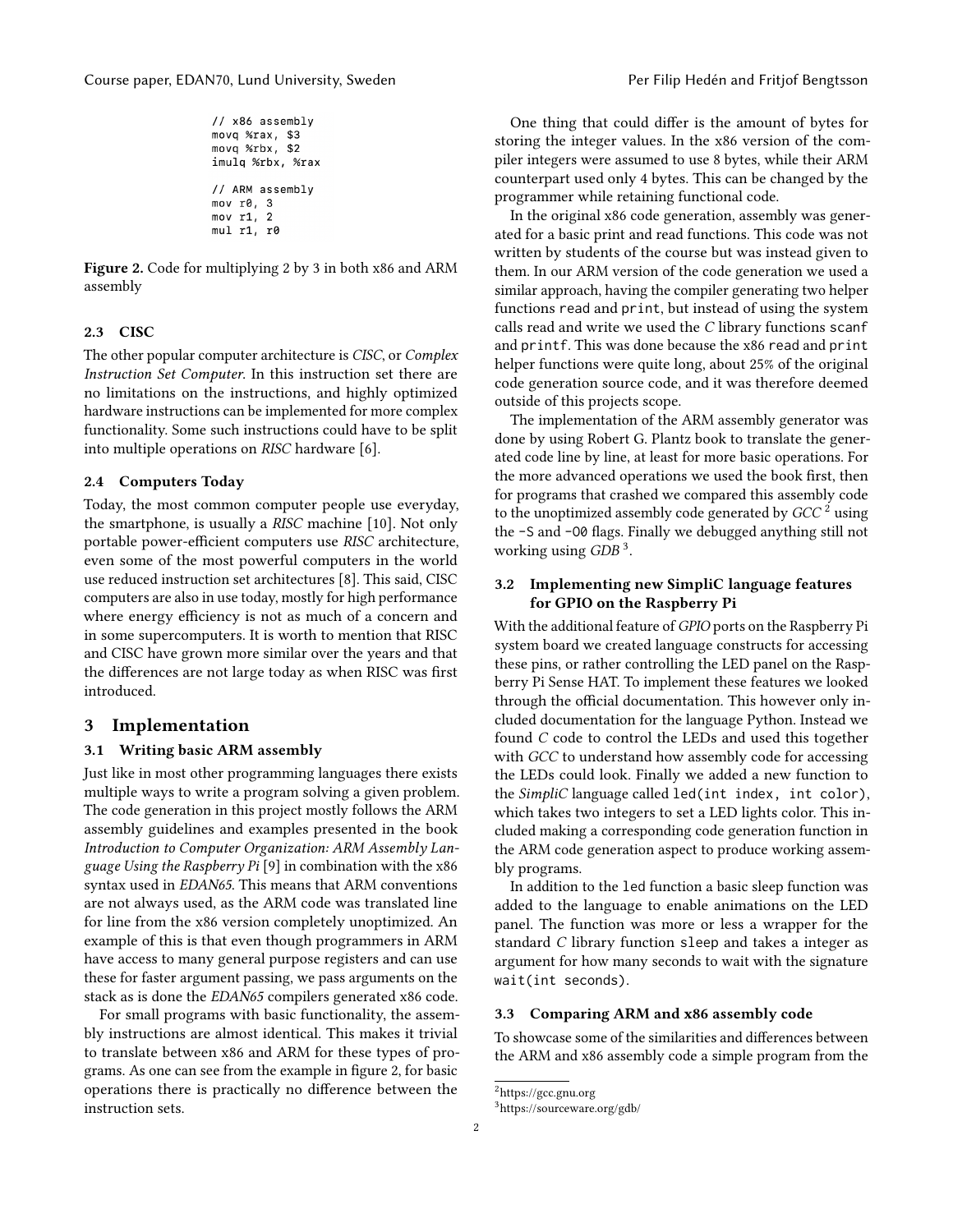|  | int $f(int a, int b)$ { |  |  |
|--|-------------------------|--|--|
|  | return a*b;             |  |  |
|  |                         |  |  |

<span id="page-2-0"></span>Figure 3. Example SimpliC function.

<span id="page-2-1"></span>

|                |                             | 1              | f:                     |
|----------------|-----------------------------|----------------|------------------------|
| 1              |                             | $\overline{2}$ | push {lr}              |
|                | f:                          | 3              | push {fp}              |
| $\overline{2}$ | pushq %rbp                  | 4              | add fp. sp. 0          |
| $\overline{3}$ | movq %rsp, %rbp             | 5              | sub $sp. 12$           |
| 4              | movq 8(%rbp), %rax          | 6              |                        |
| 5              | pushq %rax                  |                | ldr $r1$ [fp, 8]       |
| 6              | $movq 16$ (%rbp), %rax      | $\overline{7}$ | str $r1$ [fp, $-8$ ]   |
| 7              | pushq %rax                  | 8              | ldr r1, [fp, 12]       |
| 8              | $movq 16$ (%rbp), %rax      | 9              | str r1, [fp, -12]      |
| 9              |                             | 10             | ldr $r1$ , $[fp, -8]$  |
|                | pushq %rax                  | 11             | push $\{r1\}$          |
| 10             | movq 24(%rbp), %rax         | 12             | ldr $r1$ , $[fp, -12]$ |
| 11             | movq %rax, %rbx             | 13             | mov r0, r1             |
| 12             | popq %rax                   | 14             | pop $\{r1\}$           |
| 13             | imulq %rbx, %rax            | 15             | mul r1, r0             |
| 14             | pushq %rax                  |                |                        |
| 15             | movq %rbp, %rsp             | 16             | mov r0, r1             |
| 16             | popq %rbp                   | 17             | sub sp. fp. 0          |
| 17             |                             | 18             | pop {fp}               |
|                | ret                         | 19             | pop {lr}               |
|                | (a) Example of x86 assembly | 20             | bx lr                  |

code. (b) Example of ARM assembly

Figure 4. Comparison between x86 and ARM assembly code generated from the compiler for the SimpliC function from figure [3.](#page-2-0)

compiler's test suite was used. The SimpliC code can be seen in figure [3](#page-2-0) and the comparison of the generated assembly programs can be seen in figure [4.](#page-2-1) As noted in the figure text one should keep in mind that the full assembly programs are not showcased in the figure, as the helper functions and static data inhabit many lines of code, instead the full programs can be found in the repository under the name \testfiles\genCode\parameter0.s<sup>[4](#page-2-2)</sup>.

One difference between ARM and x86 is how the return or ret instruction works, namely ARM does not have it, see figure [4](#page-2-1) line 17 (a) and line 20 (b). Instead of calling return we manually save the link register on the stack with a push at the beginning of a procedure, see line 2 figure [4b](#page-2-1) to then pop it at the end, see line 19 [4b](#page-2-1) before using a regular branch instruction to go to the correct instruction in the caller. There are multiple other ways to do this using the ARM instruction set, for example GCC pops the link registers into the program counter to immediately return in one instruction replacing line 19 and 20 in figure [4b.](#page-2-1)

Another difference between ARM and x86 are how values from the stack are read to integers. As can be seen in figure [4](#page-2-1)*a* the procedure f reads a value on the stack using the operation movq (line 4), same as for copying values between registers. In ARM we can see that another instruction is used, ldr,

<span id="page-2-5"></span>

|                  | ARM (LoC) | $x86$ (LoC) |
|------------------|-----------|-------------|
| total generated  | 3367      | 2881        |
| JastAdd aspect   | 415       | 431         |
| static generated | 115       | 119         |

Table 1. Lines of code measurement and difference between ARM and x86 assembly programs and *JastAdd* generator aspect. Example programs are the test cases used for the compiler. Static code is the helper functions and headers included in every assembly program generated by our compiler.

which *loads* the value from an address in memory (see line 6 [4b](#page-2-1) ). These are of course quite similar in that they use an offset from the frame pointer to find the value in memory, but its still notable that they use different syntax in this case.

Another difference encountered in the work was the mathematical operation of division. The division instruction in ARM is a rather new introduction to the instruction set, first a standard in the  $ARMv7$  architecture  $^5$  $^5$ . It did not make a difference in this project as the computer that was used, a Raspberry Pi 3 B+, uses the newer ARMv8 architecture  $6$ .

There are many more differences between the instruction sets, especially if the goal is to create optimal performance, but for most instructions relevant to this project the differences are just syntactic and very simple to translate. Some of these syntactic differences are; using curly brackets around register when calling pop or push, or emitting the dollar sign before primitives. The names of registers are also different from x86. In ARM the general purpose registers are called  $r0-r30$  ( $r0-r12$  for 32-bit) instead of rax and rbx, the frame pointer is called fp instead of rbp and the stack pointer is called  $sp$  instead of  $rsp[4][1]$  $rsp[4][1]$  $rsp[4][1]$ .

Finally, as for length of programs, there wasn't a huge difference between generated x86 and ARM assembly for the compiler used in this project. However, the difference grows larger for each procedure as the ARM procedures use 3 lines for return instead of 1, and 1 additional line at the start of a procedure. In table [1](#page-2-5) our measurements for lines of code in can be seen. These measurements were taken from our test programs and test all different language features except for the newly added led and sleep. As there were 21 generated assembly programs in the test we chose to use include to total lines of code instead of measurements for each file, but as stated earlier the difference generally grows larger the larger the program is.

code.

<span id="page-2-3"></span><sup>5</sup>https://developer.arm.com//media/Arm%20Developer%20Community/PDF/Cortex-A%20R%20M%20datasheets/Arm%20Cortex-

<span id="page-2-4"></span>M%20Comparison%20Table\_v3.pdf?revision=a2b3e330-d417-49cc-8037- 7f034a19197e&la=en&hash=BF9752AB2044B1FDB7EAEF957A1D92F2943FA265 <sup>6</sup>https://www.raspberrypi.com

<span id="page-2-2"></span><sup>4</sup>https://bitbucket.org/edan70/arm-filip-fritjof/src/master/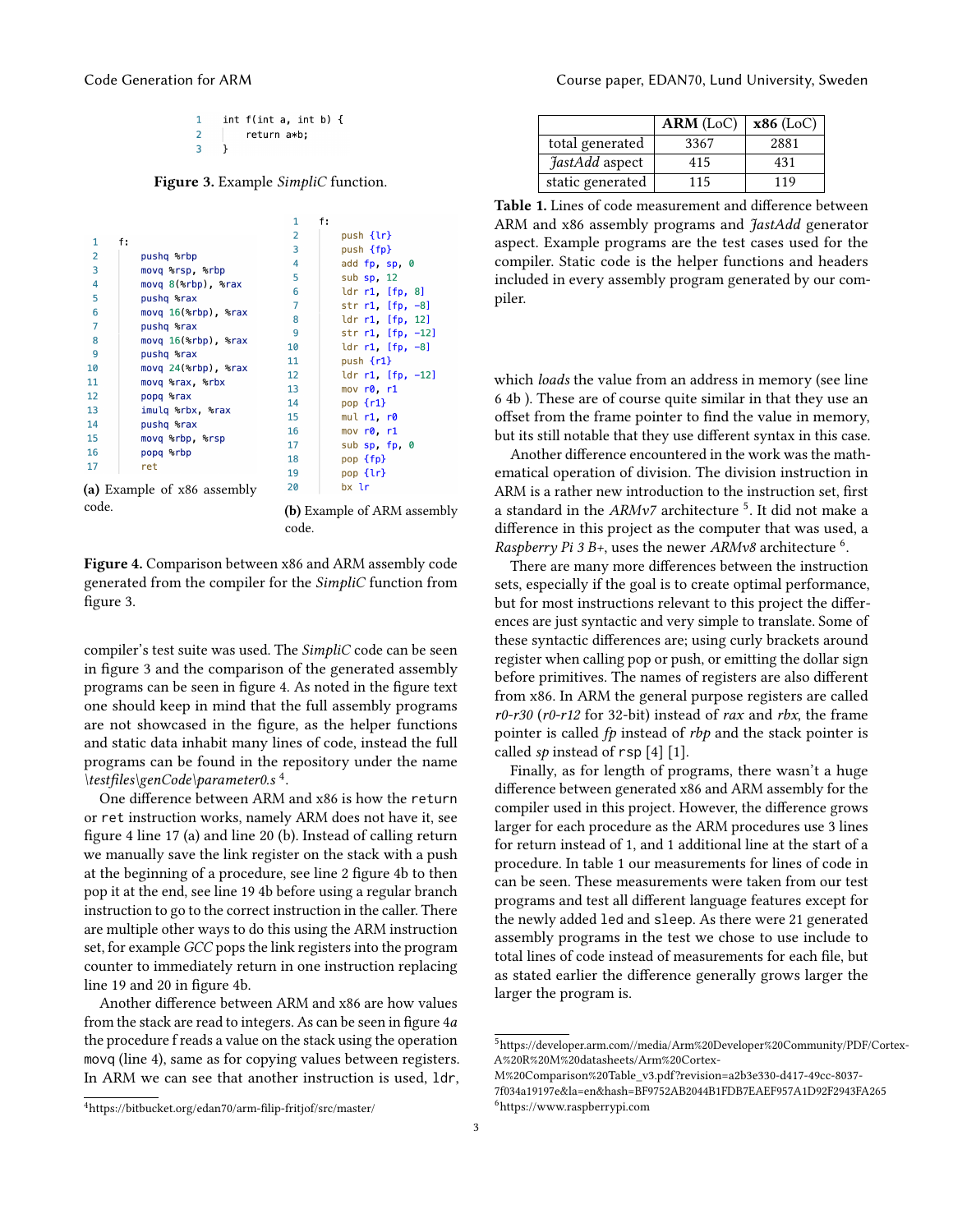# 4 Evaluation

A relevant evaluation of the project could be to compare lines of code in our new JastAdd aspect for ARM code generation with the previous x86 aspect. Our measurement shows that the difference between the length of the JastAdd aspects are just a few lines, and that the same is true for the part of the generated assembly that is required for helper function and setup. There is a quite significant difference in length between the lines of assembly code though, where the ARM programs are about 15% longer than their x86 counterparts. As mentioned in the previous section this is mostly due to procedure initialization and return requiring additional operations.

When it comes to evaluating the number of lines of code for the generated code for each instruction set using the compiler, its not really important which one uses the fewest. Instead whats important is that no architecture forces the students to write lots of so-called 'boilerplate' code that is not relevant to acquiring more knowledge of the implementation of compilers. In this aspect neither x86 nor ARM assembly provides and advantage over the other as, as previously stated, they can be translated between each other almost line for line. One possible advantage of the ARM assembly generated in this project is the inclusion of pushing, popping and branching to the link register. This addition does make the ARM assembly programs two lines longer per function, but could provide students better understanding of what a 'return' instruction actually does. Something similar could be done in x86, so its still not a real advantage for ARM.

The issue we considered will be most difficult for students, assuming they will still be given the assembly code for a working print procedure, is generating code for integer division. Having multiple procedures to accomplish this is of course more difficult than simply writing 'div', but we also believe this could be easily remedied by including a section on how integer division could be implemented with shifts in the assignments instruction manual or appendix. This is of course not a problem for newer ARM architectures, ARMv7 and above. This could however be a problem for implementing a more general ARM compiler and especially if students of a potential course would be writing for older hardware. For example the first generation of the Raspberry Pi and the low power versions Pico and Zero use the ARMv6 architecture [7](#page-3-0) .

Another issue that is more practical is where to run the code. Many students have personal computers running x86, and so does LTH:s computers that are available to students. Emulators exist but installing and configuring these could be more complicated for students. Every students probably has a computer running ARM in their pockets, but this cannot easily be used to compile code on as both Android and iOS are locked from this. The option we had was a Raspberry

Pi, and we believe this was a good option but purchasing enough of these microcomputers for all students taking the compiler course would be costly. A good solution could be to just have a few and let students use SSH to connect to these computers. This would of course lead to the students also having to get acquainted with SSH but this could be considered sufficiently simple as it is pre-installed on most computers and is a single program. Also this could prove difficult with using GPIO as only one pair of students could access these at a time on the same Raspberry Pi.

## 5 Related work

The work by Javal Kawash et al. is of course related and we base much of our research on their paper. In their study, they conducted a trial of teaching undergraduate students compiler concepts in a course using Raspberry Pi's and ARM assembly. Their results showed that students learnt the concepts better when having hands on experience with a physical computer hardware such as the Raspberry Pi, instead of developing assembly for their usual personal computers which resulted in higher grades and higher student satisfaction [\[7\]](#page-4-0).

Another recent paper concluded that the Raspberry Pi could be used in a wide range of subjects; from higher level programming to lower level hardware fundamentals. Furthermore, many of the students that worked with the single board computer also made the choice of doing their graduating work projects with a Raspberry Pi [\[2\]](#page-4-8).

Yet another study released in 2015 states the belief that using single board computers in their university curriculum has had many advantages, both for the curriculum and students. The authors also discuss some of the challenges one may encounter when incorporating these computers in a course [\[5\]](#page-4-9).

It is worth to mention that the two later papers discuss the use of single board computers in the broader sense of computer science and electronics, not just for compiler technology.

These papers conclude that students learn about software better when working close to hardware, and since we have concluded the feasibility of of using a Raspberry Pi as a target for the EDAN65 course compiler it could be beneficial to trial the usage of Raspberry Pi:s in this course in a future iteration.

## 6 Conclusion

In many ways, writing ARM assembly is quite similar to x86 for small basic programs. Almost all code-generation from the two different instruction sets could in this compiler be translated almost line for line. In some ways ARM assembly might be easier to understand than x86, but this is mostly due to syntax and not due to lower complexity and only our opinion. In most aspects related to the EDAN65 course

<span id="page-3-0"></span><sup>7</sup>https://en.wikipedia.org/w/index.php?title=Raspberry\_Pi&oldid=1065303384